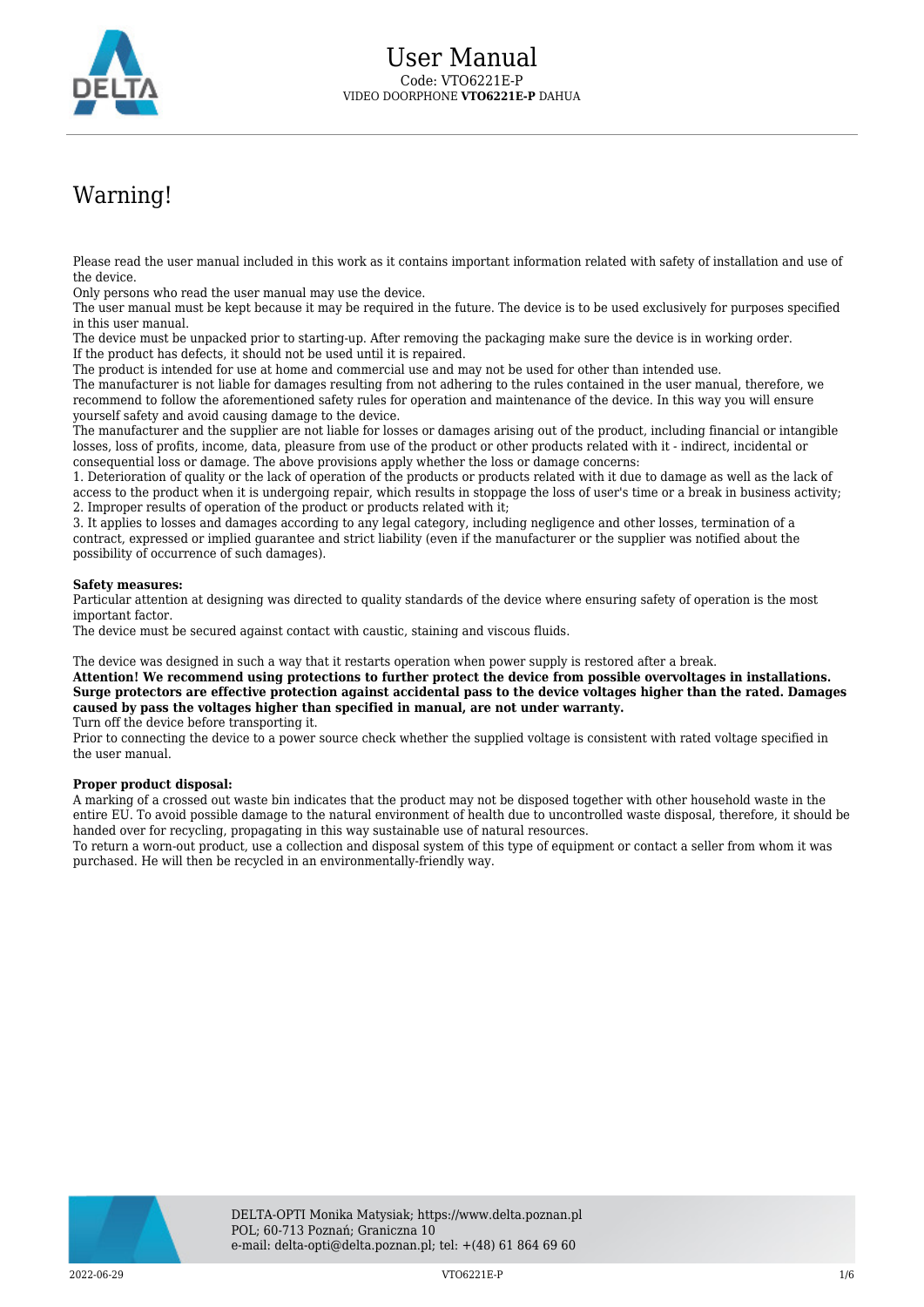



The IP video doorphone can be mounted in a surface-mounted or flush-mounted housing, available separately. The device can be used both in 1-storey and multi-family installations.

Device supports the WIEGAND protocol.

| Compatibility:             | <b>DAHUA</b>        |
|----------------------------|---------------------|
| Sensor:                    | 1/2.9 ", 2 Mpx CMOS |
| Lens:                      | $2 \text{ mm}$      |
| View angle:                | 138 °               |
| Display:                   | 2.3 " OLED          |
| proximity reader built-in: | MIFARE 13.56 MHz    |
| Image compression method:  | H.264               |
| LED illuminator:           | ✓                   |
| IR illuminator:            |                     |
| RS-485:                    | ✓                   |
| UTP category:              | UTP cat. 5e         |
| Mobile phones support:     |                     |

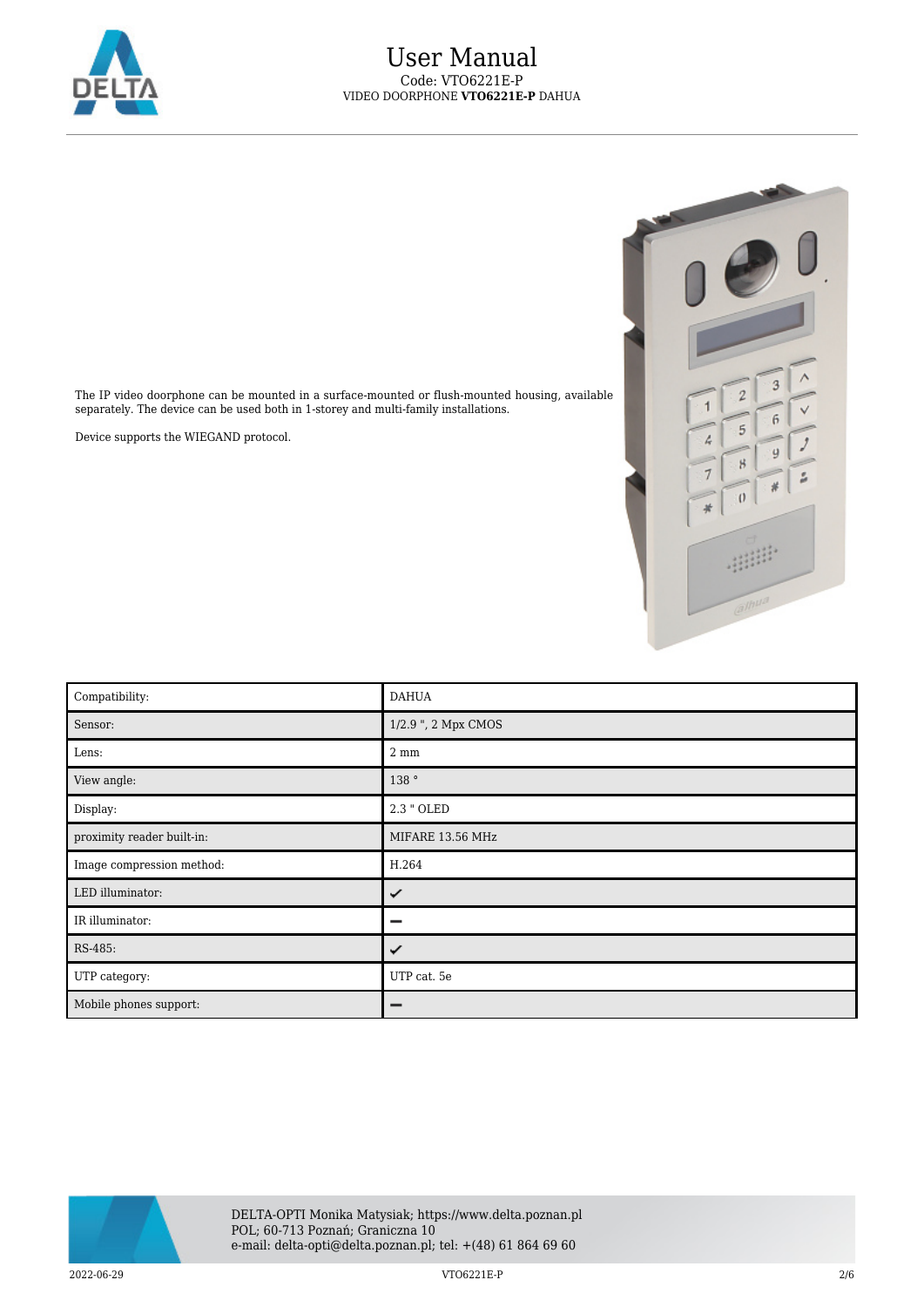

## User Manual Code: VTO6221E-P VIDEO DOORPHONE **VTO6221E-P** DAHUA

| Main features:         | • The device can be used both in 1-storey and multi-family installations,<br>• Keyboard built-in,<br>• LED indication.<br>• Bidirectional communication,<br>• Microphone built-in,<br>· Speakers built-in,<br>• Tamper detection - removing from mounting surface,<br>• Wiegand interface |  |
|------------------------|-------------------------------------------------------------------------------------------------------------------------------------------------------------------------------------------------------------------------------------------------------------------------------------------|--|
| Operation temp:        | $-40 °C  60 °C$                                                                                                                                                                                                                                                                           |  |
| Power supply:          | $\cdot$ PoE (802.3af),<br>• 12 V DC / 500 mA                                                                                                                                                                                                                                              |  |
| Power consumption:     | $\leq 6$ W                                                                                                                                                                                                                                                                                |  |
| Housing:               | Aluminum                                                                                                                                                                                                                                                                                  |  |
| Color:                 | Silver                                                                                                                                                                                                                                                                                    |  |
| "Index of Protection": | IP65 - after additional sealing the housing connection with the mounting surface, e.g.<br>with silicone                                                                                                                                                                                   |  |
| IK rating:             | <b>IK08</b>                                                                                                                                                                                                                                                                               |  |
| Weight:                | $0.46$ kg                                                                                                                                                                                                                                                                                 |  |
| Dimensions:            | 200 x 98 x 34.7 mm                                                                                                                                                                                                                                                                        |  |
| Supported languages:   | Polish, English, Bulgarian, Czech, Finnish, Slovenian, Slovak, Hungarian                                                                                                                                                                                                                  |  |
| Manufacturer / Brand:  | <b>DAHUA</b>                                                                                                                                                                                                                                                                              |  |
| Guarantee:             | 3 years                                                                                                                                                                                                                                                                                   |  |

Front view:

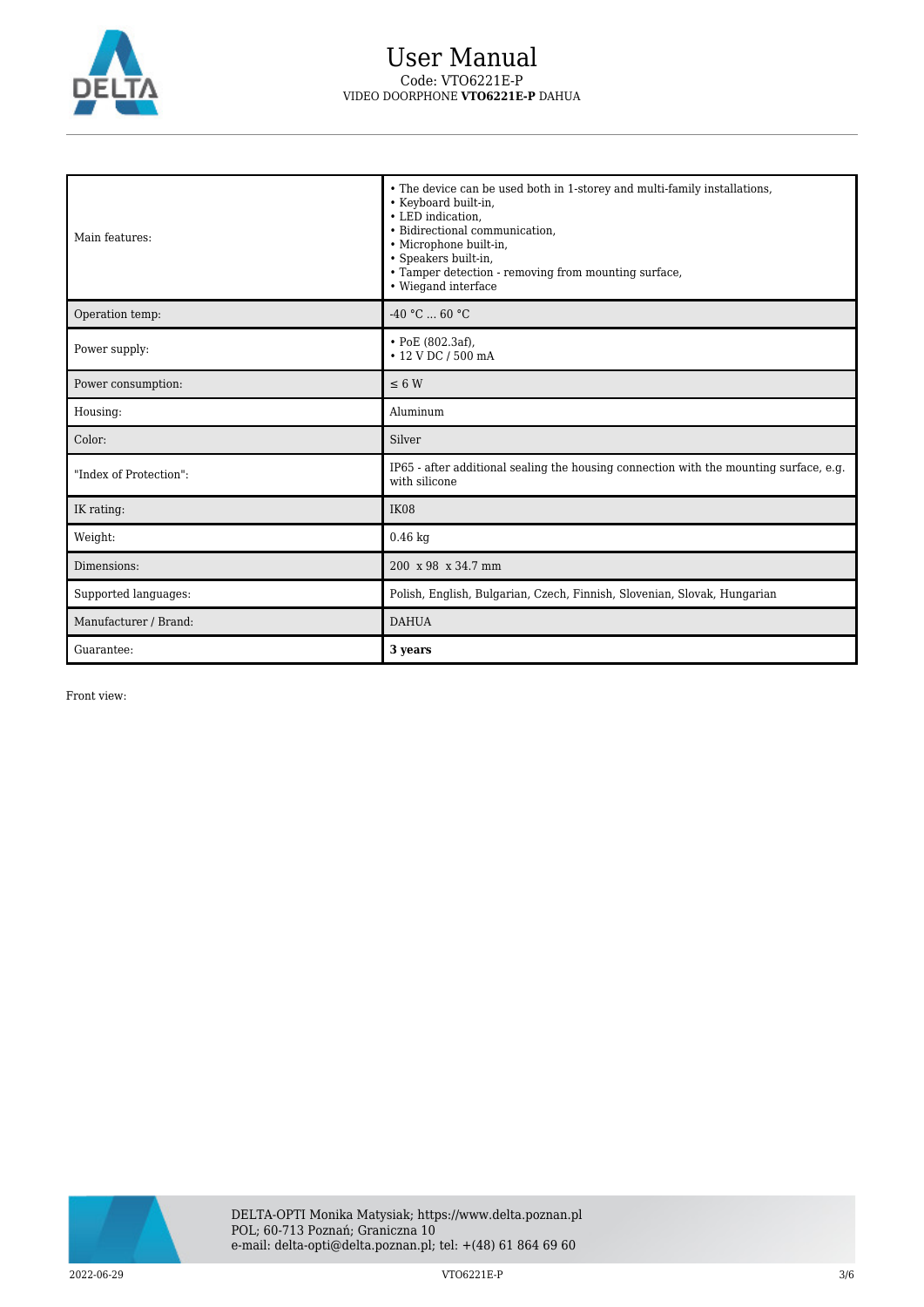

|   | $\frac{1}{2}$  | 3 |  |
|---|----------------|---|--|
| 4 | 5              | 6 |  |
| 7 | 8              | 9 |  |
|   | $\overline{0}$ | 莹 |  |

Rear view:

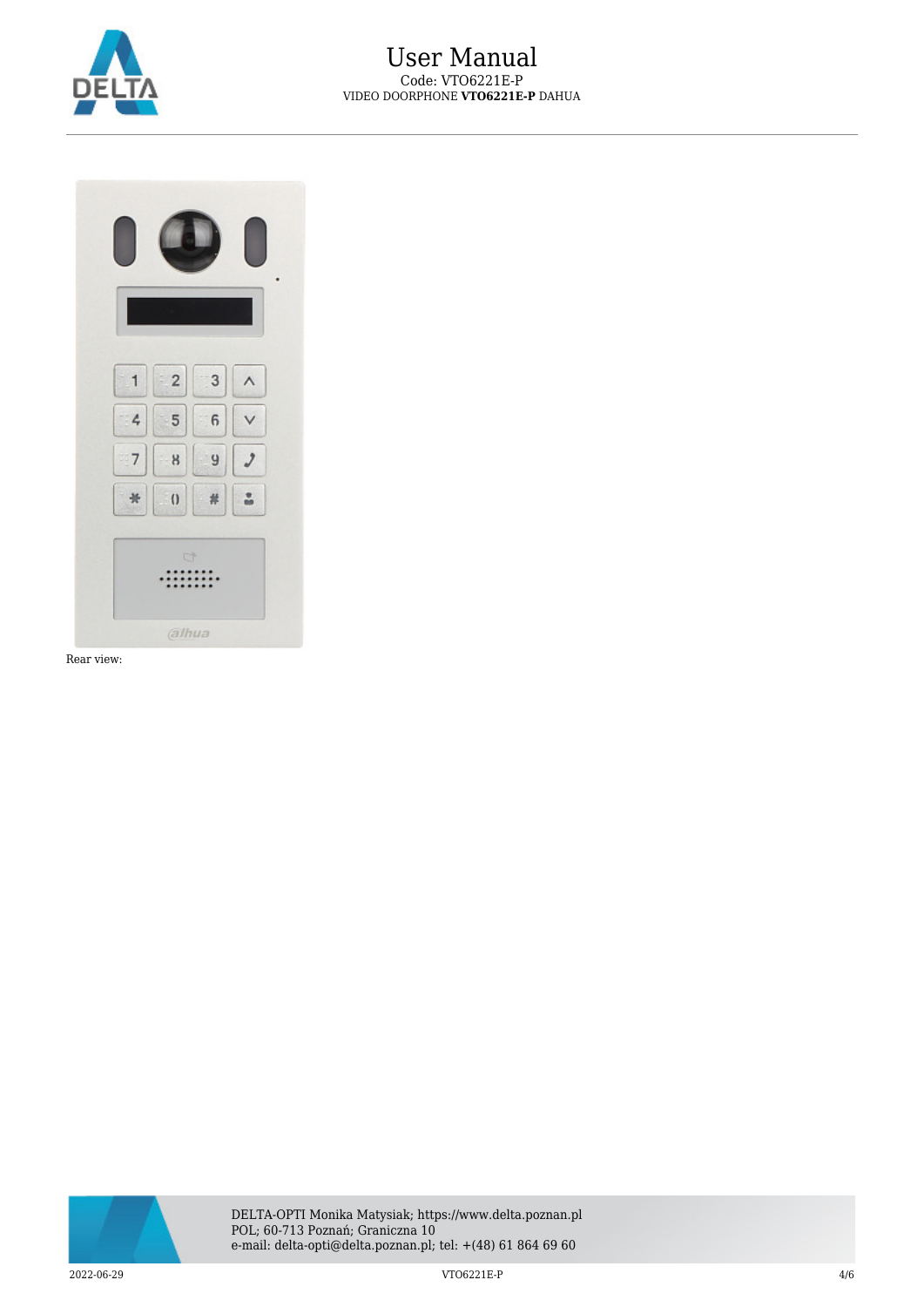





Connectors description:



DELTA-OPTI Monika Matysiak; https://www.delta.poznan.pl POL; 60-713 Poznań; Graniczna 10 e-mail: delta-opti@delta.poznan.pl; tel: +(48) 61 864 69 60

 $2022{\cdot}06{\cdot}29$   $5/6$